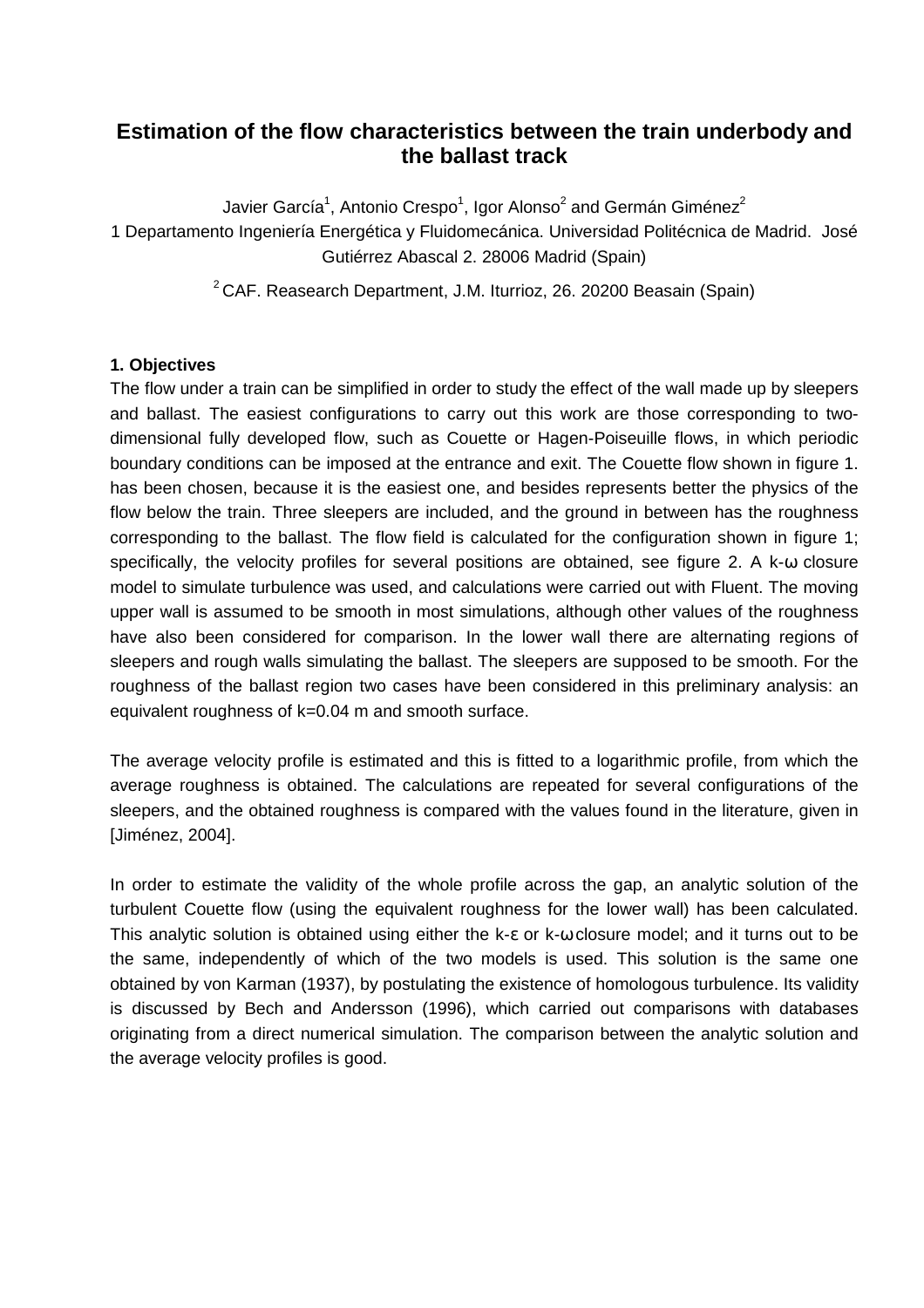

Figure 1: Configuration used for the calculations.

Data have been provided by DB and SNCF, according to table 1.

| Set of parameters | h(m) | L(m)        | $\mathsf{Ls}(\mathsf{m})$ | K(m) | $V$ (km/h) |  |
|-------------------|------|-------------|---------------------------|------|------------|--|
| Deutsche Bahn     | 0.40 |             | 0.127                     | 0.04 | 275        |  |
|                   | 0.38 | 0.62        |                           | 0.02 |            |  |
| <b>SNCF</b>       | 0.40 | 0.6<br>0.29 |                           | 0.04 |            |  |
|                   | 0.38 |             | 0.02                      | 275  |            |  |

Table 1 **Data used for the configuration of figure 1.** 

### **2. Results**

A typical solution of the previous problem is given in figure 2, where the velocity profiles, corresponding to equidistant points along the channel, are shown. Details of the recirculation region after the step are also shown.



Figure 2: Velocity profiles in the gap, for the case k=0.04 m, Deutsche Bahn configuration.

The law of the wall for a fully rough wall can be expressed, in terms of wall units, as:  $u^+ = 2.5 \ln z^+ + B$ (1)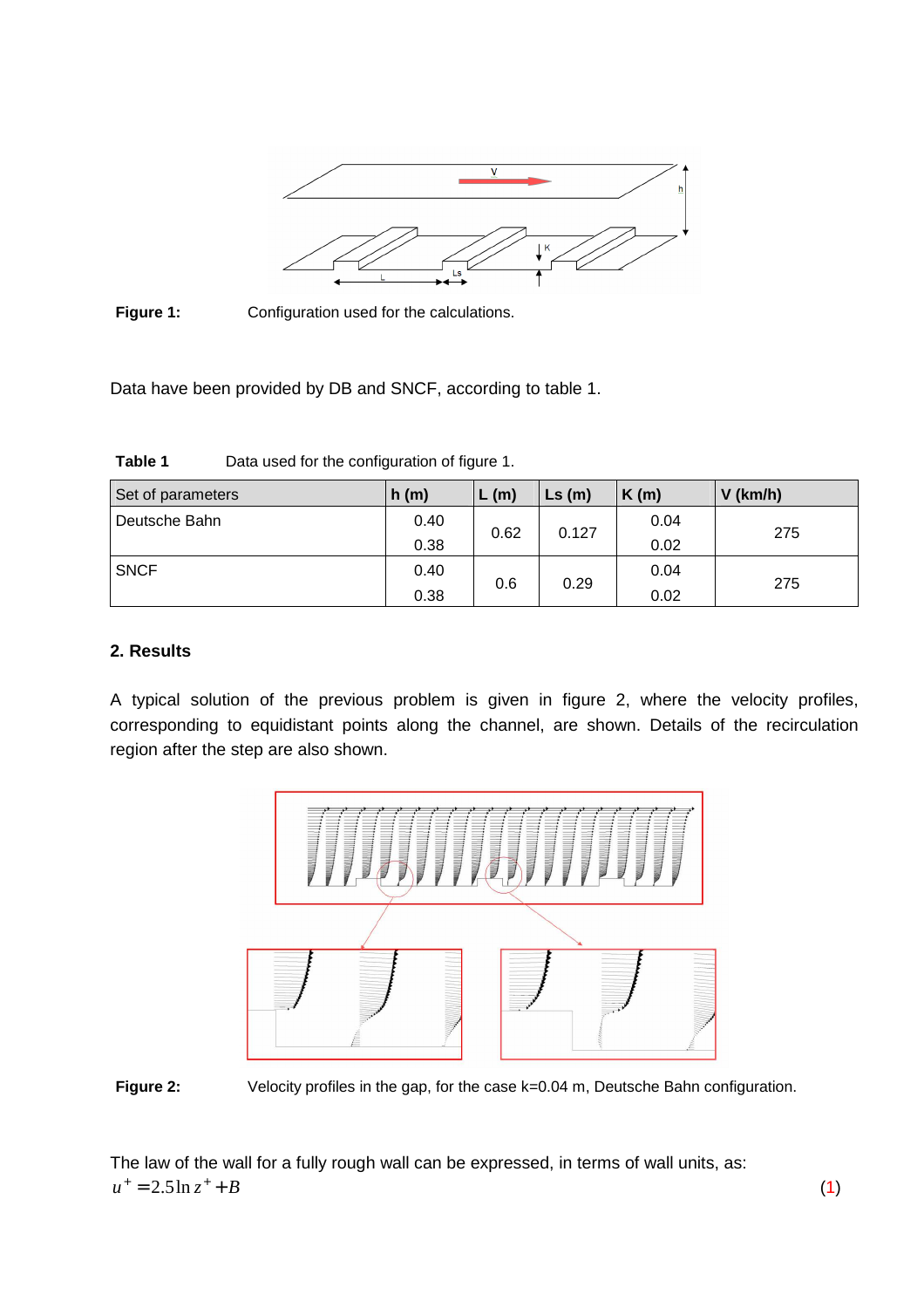where  $u^+ = u/u^*$ ,  $z^+ = zu^*/v$ ,  $u^*$  is the friction velocity, z is the distance to the wall, and  $k_s$  is the equivalent roughness where  $v = 0.14 \times 10^{-4}$  m<sup>2</sup>/s, is the kinematic viscosity of air, and the constant is given by:

$$
B = 8.5 - 2.5 \ln \frac{k_s u^*}{v}
$$
 (2)

where the friction velocity  $u^*$  is obtained numerically. The value of  $k_{\rm e}$  is then obtained from equation (2), by fitting to the average profile, and is given in table 2. In that table is also given the value of the roughness as used in geophysical applications, that is:  $z_0 = k_s / 30$ .

Besides the logarithmic law, that is valid only near the lower wall, a 2D analytical solution valid for the full region, will be useful to estimate the flow profile and for comparison with numerical results. This analytical solution can also be used to make a first estimation of the value of the shear stress which is a parameter that is most probably related to the raise of the ballast. Each surface, both upper and lower, can be either rough or smooth. This solution will be useful for comparison with previous results, by substituting the sleepers and ballast by the surface with the equivalent roughness. It can be also of interest to determine the origin of z. Its deduction has been made using the  $k-\varepsilon$  model, but an identical result can be obtained with the  $k-\omega$  model. According to this model the shear stress  $\rho u^{\ast 2}$  will be uniform across the gap; and the velocity will be given by:

$$
u = 2.5u \sqrt[*]{\ln\left(\frac{\operatorname{sen} \frac{\pi z}{2h}}{\frac{\pi z_{01}}{2h}}\right)} - \ln\left(\cos\frac{\pi z}{2h}\right)}
$$
(3)

where the value of the friction velocity  $u^*$  is given by

$$
u^* = \frac{V}{2.5\left(\ln\frac{2h}{\pi z_{01}} + \ln\frac{2h}{\pi z_{02}}\right)}
$$
(4)

If a wall is smooth the value of  $z_0$  will be given by:

$$
z_0 = 0.113 \frac{V}{u^*}
$$
 (5)

**Table 2:** Equivalent surface roughness.

|                   | K(m) | B        | $u^*$ (m/s) | $u^*(m/s)$<br>eq. (4) | ks(m)    | $z_0$ (m) |
|-------------------|------|----------|-------------|-----------------------|----------|-----------|
| <b>DB</b> track   | 0.04 | $-16.19$ | 1.900       | 1.851                 | 0.15     | $5e-3$    |
|                   | 0.02 | $-11.85$ | 1.726       | 1.701                 | 2.89e-2  | $9.63e-4$ |
| <b>SNCF track</b> | 0.04 | $-17.05$ | 1.953       | 1.882                 | 0.205    | 6.83e-3   |
|                   | 0.02 | $-14.28$ | 1.824       | 1.784                 | 7.258e-2 | $2.42e-3$ |

Comparisons between the analytical results for smooth walls with experiments and classical models for turbulent Couette flows by Lund and Bush, (1980) show good agreement; although these comparisons are not directly related to the application and objectives of this project, they can be useful to validate the analytical model proposed for a turbulent Couette flow. Velocity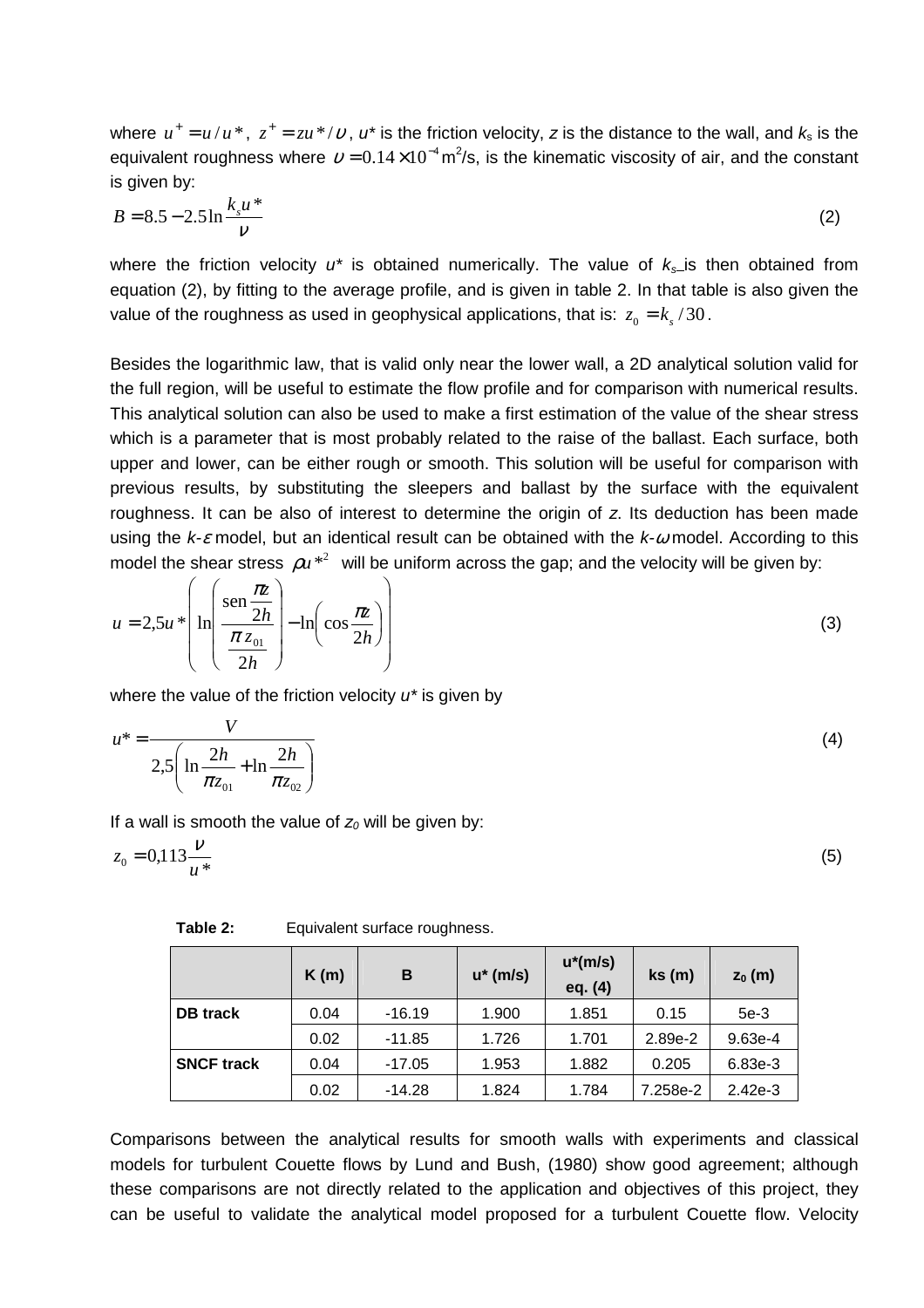measurements between the gap and ground have been carried out by other partners within the DeuFrako-AOA project, however these results have not been published yet, and comparisons will be made in future works.

#### **3. Conclusions**

A procedure has been implemented to estimate the equivalent roughness of the ground below the train, which consists of both ballast and sleepers. The calculated values of the equivalent roughness are similar and have similar tendencies to others found in the literature: Leonardi et al, (2004) and Jiménez (2004).

The flow fields obtained with the equivalent roughness and those obtained with the real ground (ballast and sleepers) show similar behaviours at a certain distance above the ground. The obtained average profile is compared with the law of the wall and the analytic solution for the equivalent roughness. The origin of the vertical coordinate is chosen so that a best fit is obtained between the law of the wall and the average profile near the ground. This origin of the vertical coordinate turns out to be at the surface of the ballast.

An analytical solution of the turbulent Couette flow (using the equivalent roughness for the lower wall) has been calculated; it reproduces exactly the numerical solutions, except near the wall, and at distances of the order of or smaller than the equivalent roughness, where the numerical solution fails. This analytical solution can also be used to make a first estimation of the value of the shear stress, which is a parameter that is most probably related to the raise of the ballast. This analytical solution shows a reasonable agreement with experimental data of velocity obtained in the gap between the train and the ground. The comparison between the analytic solution and the average velocity profiles is good.

The influence of the configuration on the obtained values of the equivalent surface roughness is analyzed. The following parameters have been changed: height of the gap, Reynolds number (by changing the velocity of the upper wall), roughness of the upper wall (in the initial configuration this wall is supposed to be smooth). The equivalent roughness seemed to be insensitive, to variations of these parameters.

The influence of the turbulence closure procedure on the results has been examined and different equivalent roughness are obtained, depending on whether the k-ε or k-ω closure procedure is used. Presumably, this is due to the way in which the two methods calculate the recirculation behind the sleepers. If the calculations are performed using an equivalent roughness the solutions obtained with the two closure methods are the same, and equal to the exact solution.

Some of the equivalent roughness obtained are quite large, only somewhat smaller than the gap, and this may create a conflict in some commercial codes The calculations, carried out with Fluent and the equivalent roughness really confirm that for mesh sizes less than half the size of the equivalent roughness the solution obtained differs considerably from the exact solution.